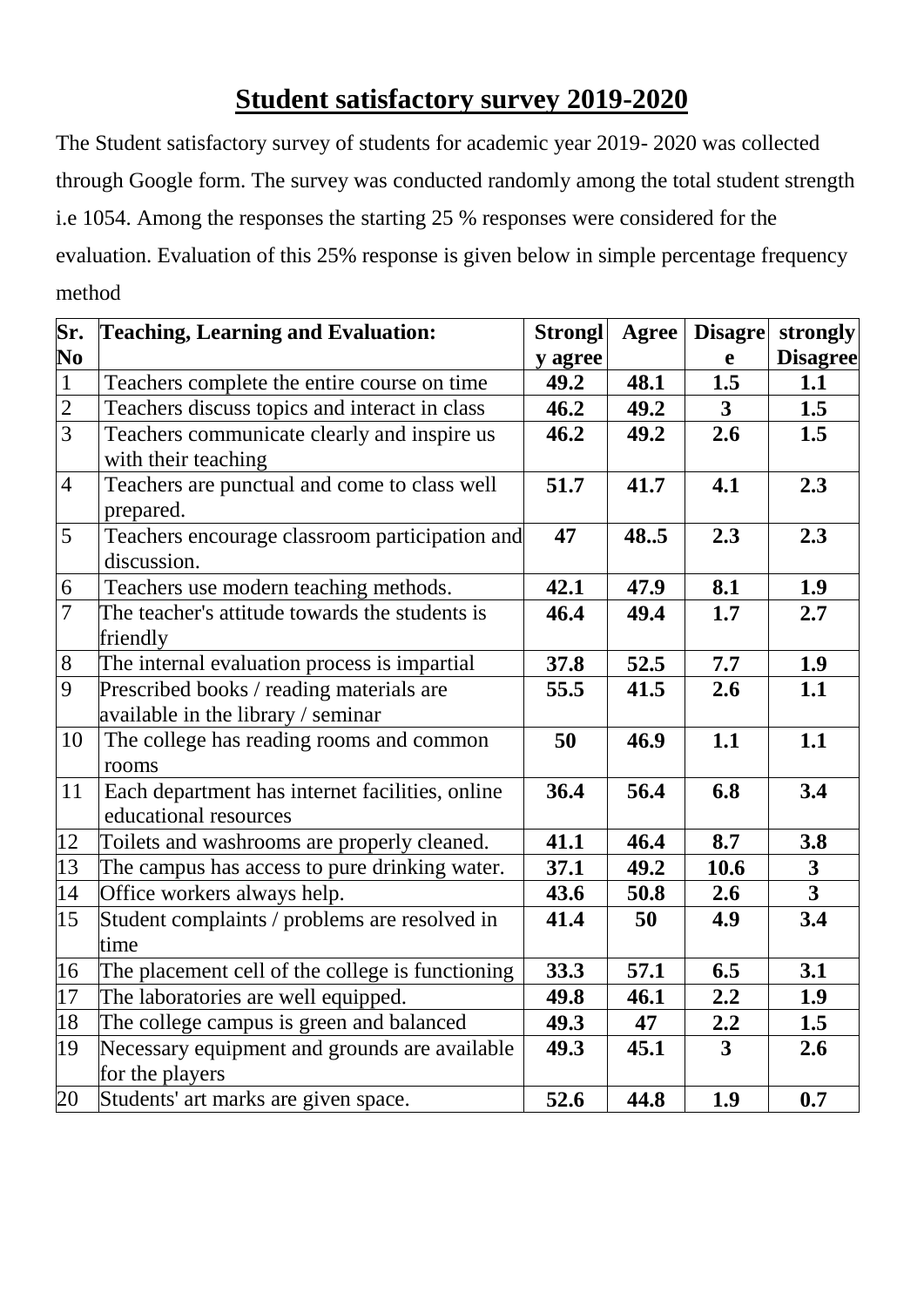## **KALIKADEVI ARTS, COMMERCE AND SCIENCE COLLEGE SHIRUR KASAR DIST.BEED**

## **STUDENT SATISFACTORY SURVEY**

This questionnaire is intended to collect information relating to your satisfaction towards the faculty, teaching, learning and evaluation and infrastructure facilities. The information provided by you will be kept confidential and will be used as important feedback for quality improvement of the institution.

| Name of the Student: | . mail Id: |
|----------------------|------------|
|----------------------|------------|

Mob. No. \_\_\_\_\_\_\_\_\_\_\_\_\_\_\_ Class: \_\_\_\_\_\_\_\_Course Title: \_\_\_\_\_\_\_\_\_\_ Semester: \_\_\_\_\_\_\_\_ Year: \_\_\_\_\_\_\_\_\_ **Directions:** For each item please indicate your level of satisfaction with the following statement by choosing  $\Box$  a score between 1 and 4.

|  |  |  | (1 – Strongly agree, 2 - Agree, 3 – Disagree, 4 – strongly Disagree) |  |  |
|--|--|--|----------------------------------------------------------------------|--|--|
|--|--|--|----------------------------------------------------------------------|--|--|

|                 | Sr. No Teaching, Learning and Evaluation:                                      | <b>Strongly</b><br>agree | Agree | <b>Disagree</b> | strongly<br><b>Disagree</b> |
|-----------------|--------------------------------------------------------------------------------|--------------------------|-------|-----------------|-----------------------------|
| $\mathbf{1}$    | Teachers complete the entire course on time                                    | 49.2                     | 48.1  | 1.5             | 1.1                         |
| $\sqrt{2}$      | Teachers discuss topics and interact in class                                  | 46.2                     | 49.2  | $\mathbf{3}$    | 1.5                         |
| $\overline{3}$  | Teachers communicate clearly and inspire us with their<br>teaching             | 46.2                     | 49.2  | 2.6             | 1.5                         |
| $\overline{4}$  | Teachers are punctual and come to class well prepared.                         | 51.7                     | 41.7  | 4.1             | 2.3                         |
| 5               | Teachers encourage classroom participation and<br>discussion.                  | 47                       | 48.5  | 2.3             | 2.3                         |
| 6               | Teachers use modern teaching methods.                                          | 42.1                     | 47.9  | 8.1             | 1.9                         |
| $\overline{7}$  | The teacher's attitude towards the students is friendly                        | 46.4                     | 49.4  | 1.7             | 2.7                         |
| $8\,$           | The internal evaluation process is impartial                                   | 37.8                     | 52.5  | 7.7             | 1.9                         |
| 9               | Prescribed books / reading materials are available in the<br>library / seminar | 55.5                     | 41.5  | 2.6             | 1.1                         |
| 10              | The college has reading rooms and common rooms                                 | 50                       | 46.9  | 1.1             | 1.1                         |
| 11              | Each department has internet facilities, online<br>educational resources       | 36.4                     | 56.4  | 6.8             | 3.4                         |
| 12              | Toilets and washrooms are properly cleaned.                                    | 41.1                     | 46.4  | 8.7             | 3.8                         |
| 13              | The campus has access to pure drinking water.                                  | 37.1                     | 49.2  | 10.6            | $\mathbf{3}$                |
| 14              | Office workers always help.                                                    | 43.6                     | 50.8  | 2.6             | $\overline{\mathbf{3}}$     |
| 15              | Student complaints / problems are resolved in time                             | 41.4                     | 50    | 4.9             | 3.4                         |
| 16              | The placement cell of the college is functioning                               | 33.3                     | 57.1  | 6.5             | 3.1                         |
| $\overline{17}$ | The laboratories are well equipped.                                            | 49.8                     | 46.1  | 2.2             | 1.9                         |
| 18              | The college campus is green and balanced                                       | 49.3                     | 47    | 2.2             | 1.5                         |
| 19              | Necessary equipment and grounds are available for the<br>players               | 49.3                     | 45.1  | $\overline{3}$  | 2.6                         |
| 20              | Students' art marks are given space.                                           | 52.6                     | 44.8  | 1.9             | 0.7                         |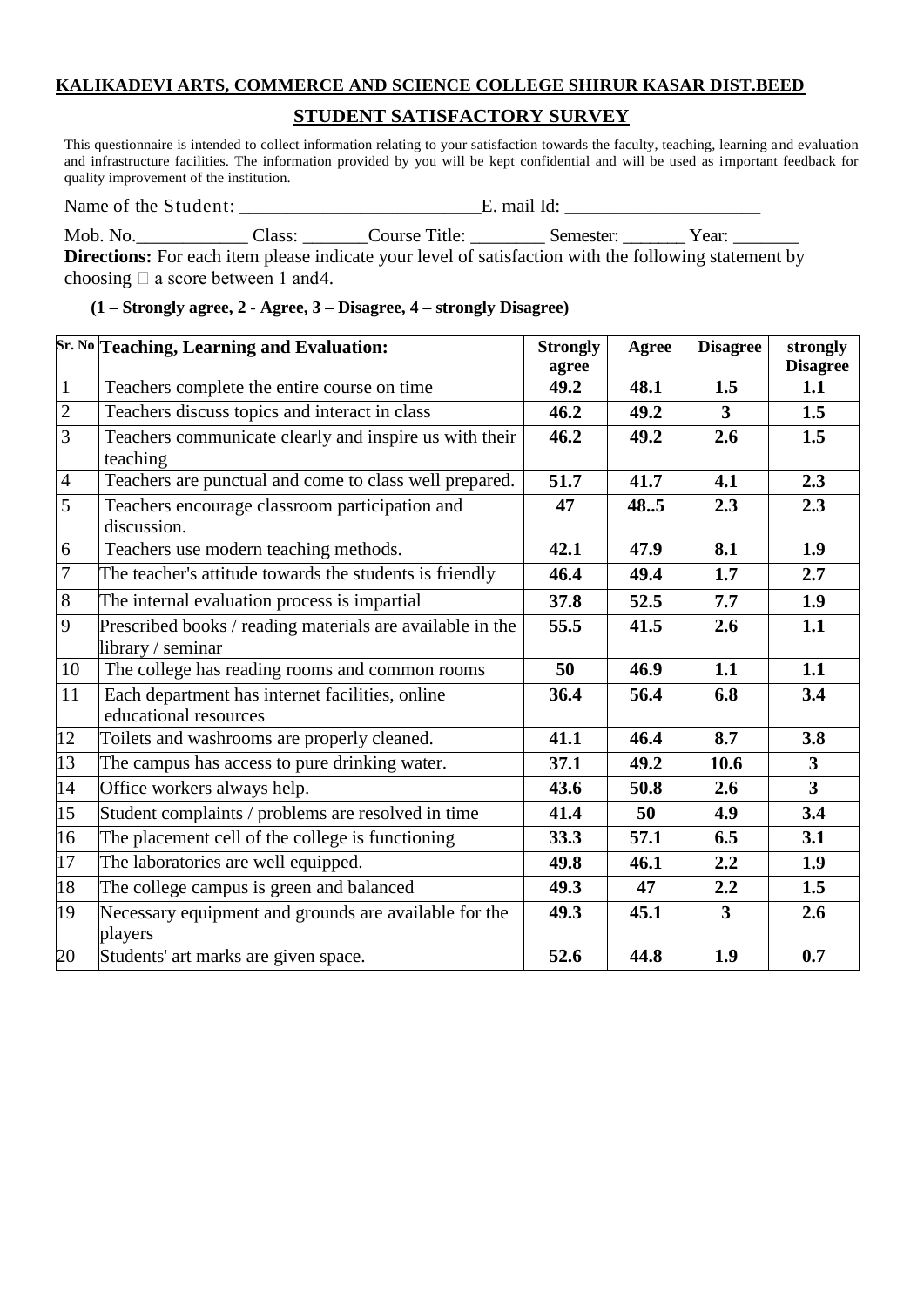## **कालऱकादेळी कऱा, ळाणिज्य ळ वळहान मषावळद्याऱय लऴरूर काशार जजल्षा. बीड वळद्यार्थी शंतु जटि शळेसि**

ही प्रश्नावली प्राध्यापक, अध्यापन, शिक्षण आणि मूल्यमापन आणि पायाभूत सुविधांबद्दलच्या आपल्या समाधानाशी संबंधित माहिती संकलित करण्याचा उद्देश आहे. आपल्याद्वारे प्रदान केलेली माहिती गोपनीय ठेवली जाईल आणि संस्थेच्या ग्णवत्ता स्धारण्यासाठी महत्त्वपूर्ण अभिप्राय म्हणून वापरली जाईल.

वळद्यार्थयाणचेनाळ: \_\_\_\_\_\_\_\_\_\_\_\_\_\_\_\_\_\_\_\_\_\_\_\_\_\_E मेऱ आयडी: \_\_\_\_\_\_\_\_\_\_\_\_\_\_\_\_\_\_\_\_\_ गर्दी क्रमांक. \_\_\_\_\_\_\_\_\_ वर्ग: \_\_\_\_\_\_\_\_ कोर्स शीर्षक: \_\_\_\_\_\_\_\_\_ सेमेस्टर: \_\_\_\_\_\_\_\_ वर्ष: \_\_\_\_

दिशानिर्देशः प्रत्येक आयटमसाठी 1 आणि 5 दरम्यान स्कोअर निवडून खालील विधानासह आपल्या समाधानाची पातळी दर्शवा.

**(1 - जोरदारऩिेशषमत, 2 - शषमत, 3 - शषमत नाषी ककंळा शषमतषी नाषी, 4 - अशषमत, 5 - जोरदार अशषमत) अध्ययन अध्याऩन आणि मल्ूयांकन**

- **1. लऴसक ळेलेत शऩं िू णअभ्याशक्रम ऩिू णकरतात**
- **2. लऴसक वळवयांळर चचाणकरतात आणि ळगाणत शंळाद शाधतात**
- **3. लऴसक स्ऩटिऩिेशंळाद शाधतात आणि तयांच्या लऴकळिीनेआम्षाऱा प्रेररत करतात**
- **4. लऴसक ळेलेचेऩाबंद अशतात आणि ळगाणत येताना चांगऱी तयारी करून येतात.**
- **5. लऴसक ळगाणत शषभागाशाठी आणि चचेशाठी प्रोतशाहषत करतात.**
- **6. लऴसक आधुननक अध्याऩन ऩद्धतीचा ळाऩर करतात.**
- **7. वळद्यार्थयाांवळवयी लऴसकाची ळतृती मत्रै ीऩिू णआषे**
- **8. अंतगणत मल्ूयांकन प्रकक्रया नन्ऩसऩाती आषे**
- **9. ग्रंर्थाऱययात / ऩररशंळाद वळहषत ऩस्ुतके / ळाचन शाहषतय उऩऱब्ध आषे**
- **10.मषावळद्याऱयात ळाचन कस आणि कॉमन रूम उऩऱब्ध आषेत**
- **11.प्रतयेक वळभागात इंिरनेि शवुळधा, ऑनऱाइन ऴैसणिक शंशाधनेउऩऱब्ध आषेत**
- **12.ऴौचाऱय आणि ळॉऴरूम योग्यरीतया स्ळच्छ के ऱेजातात.**
- **13.कॎम्ऩशमध्येऴद्धु वऩण्याच्या ऩाण्याची शवुळधा आषे.**
- **14.कायाणऱयीन कमणचारी नेषमीच मदत करतात.**
- **15.वळध्यातयाांच्या तक्रारी / शमस्या ळेलेत शोडळल्या जातात**
- **16.मषावळद्याऱयाचा प्ऱेशमेंि शेऱ कायणरत आषे**